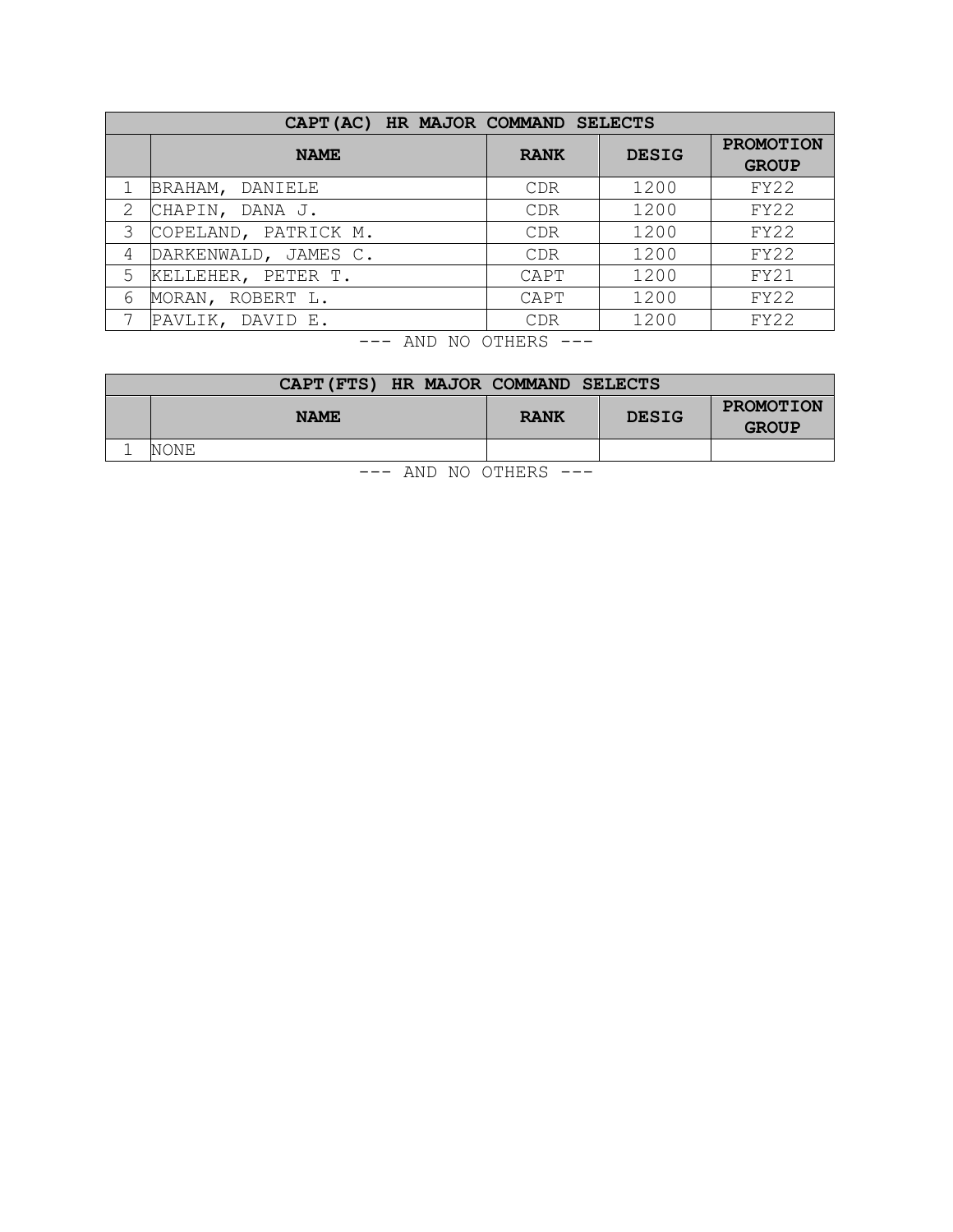|                 | CDR (AC) HR COMMAND SELECTS* |             |              |                                  |  |  |
|-----------------|------------------------------|-------------|--------------|----------------------------------|--|--|
|                 | <b>NAME</b>                  | <b>RANK</b> | <b>DESIG</b> | <b>PROMOTION</b><br><b>GROUP</b> |  |  |
| $\mathbf{1}$    | CAVALCANTI, GALO A.          | LCDR        | 1200         | FY22                             |  |  |
| 2               | CERALDE, CLINTON T.          | LCDR        | 1200         | FY22                             |  |  |
| $\mathcal{S}$   | DAILEY, RYAN T.              | LCDR        | 1200         | FY22                             |  |  |
| 4               | HOPKINS, SUZANNE L.          | <b>CDR</b>  | 1200         | FY22                             |  |  |
| 5               | JARCHOW, RICHARD A. JR.      | LCDR        | 1200         | FY22                             |  |  |
| 6               | LAPP, EMILY A.               | LCDR        | 1200         | FY22                             |  |  |
| 7               | LASSITER, KYRA D.            | LCDR        | 1200         | FY22                             |  |  |
| 8               | ROELING, RYAN C.             | LCDR        | 1200         | FY22                             |  |  |
| 9               | SALLES, EVITA M.             | LCDR        | 1200         | FY22                             |  |  |
| 10 <sup>°</sup> | TABER, JEROD A.              | LCDR        | 1200         | FY22                             |  |  |
| 11              | WILSON, EMILY K.             | LCDR        | 1200         | FY22                             |  |  |
| 12 <sup>°</sup> | WRIGHT, THOMAS H.            | LCDR        | 1200         | FY22                             |  |  |
|                 | 13 YATES, RICHARD M.         | CDR.        | 1200         | FY21                             |  |  |

--- AND NO OTHERS ---

|                      | CDR (FTS) HR COMMAND SELECTS |             |              |                           |  |  |
|----------------------|------------------------------|-------------|--------------|---------------------------|--|--|
|                      | <b>NAME</b>                  | <b>RANK</b> | <b>DESIG</b> | PROMOTION<br><b>GROUP</b> |  |  |
|                      | NONE                         |             |              |                           |  |  |
| $-125$ $-272$ $-272$ |                              |             |              |                           |  |  |

--- AND NO OTHERS ---

|                           | CDR(AC) HR LEADERSHIP SELECTS |             |              |                                  |
|---------------------------|-------------------------------|-------------|--------------|----------------------------------|
|                           | <b>NAME</b>                   | <b>RANK</b> | <b>DESIG</b> | <b>PROMOTION</b><br><b>GROUP</b> |
|                           | BALLESTEROS, JEMAR R.         | LCDR        | 1200         | <b>FY22</b>                      |
|                           | HOOPER, DAVID A.              | LCDR        | 1200         | FY22                             |
| $---$ AND NO OTHERS $---$ |                               |             |              |                                  |

\*Officers selected for Command are also considered selected for Leadership. Officers de-screened for Command are also considered de-screened for Leadership.